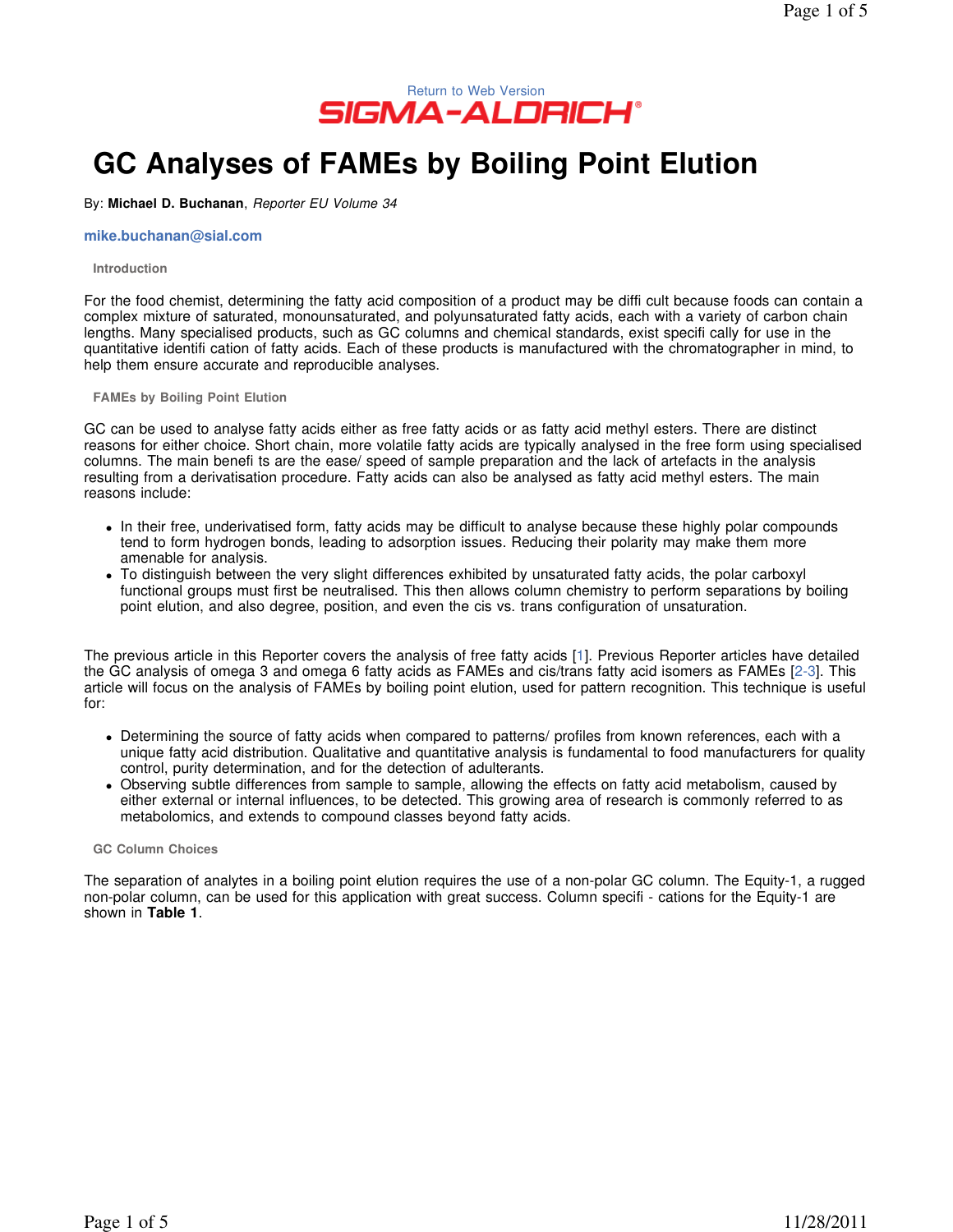**Application:** This column is designed for applications where a non-polar column is required. Analytes will be separated primarily according to boiling point. **USP Code:** This column meets USP G1, G2 and G9 requirements. Polymer: Bonded; poly(dimethylsiloxane) Temp. Limits: -60 °C to 325/350 °C for 0.10 - 0.32 mm I.D. -60 °C to 300/320 °C for 0.53 mm I.D. (<1.5 µm) -60 °C to 260/280 °C for 0.53 mm I.D. (>1.5 µm)

## **Table 1** Equity-1 Capillary GC Columns

A chromatogram of the Supelco 37-Component FAME Mix on the Equity-1 is presented in **Figure 1**. As shown, this column possesses the necessary column chemistry for the analysis of saturated, unsaturated and polyunsaturated FAMEs, ranging in chain length from C4 to C24, with excellent peak shapes. **Figure 2** shows the analysis of bacterial acid methyl esters (BAMEs) on the Equity-1. This C10-C20 mix contains hydroxyl-FAMEs and branched FAMEs in addition to saturated, unsaturated and polyunsaturated FAMEs. Again, excellent peak shape is observed for all analytes.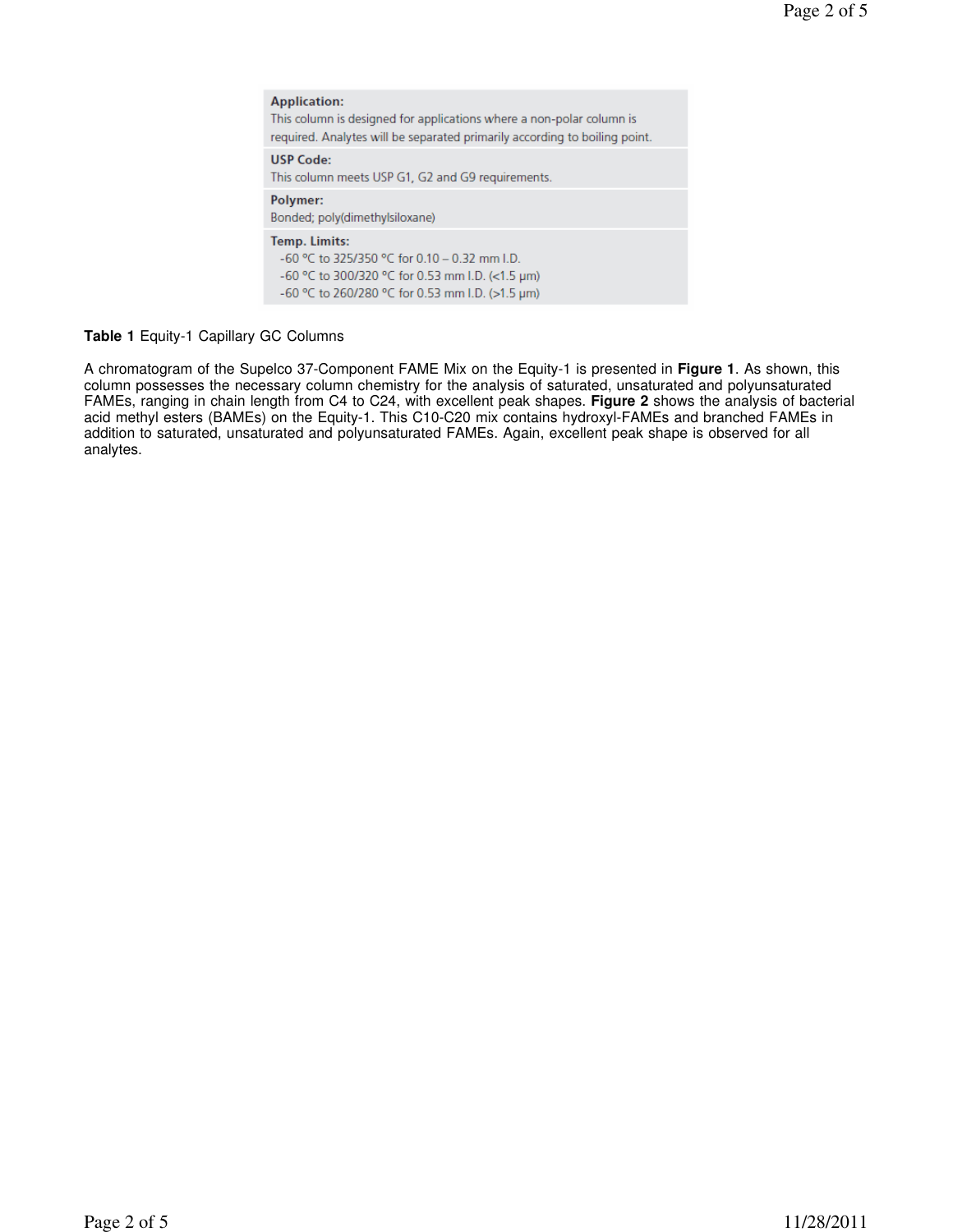column: Equity-1, 15 m x 0.10 mm I.D., 0.10 um (28039-U) oven: 100 °C, 50 °C/min. to 300 °C (1 min.) inj.: 250 °C det.: FID, 300 °C carrier gas: hydrogen, 50 cm/sec constant injection: 0.2 µL, 200:1 split liner: 4 mm I.D., split, cup design sample: Supelco 37-Component FAME Mix (47885-U), analytes at concentrations indicated in methylene chloride 1. Butyric Acid Methyl Ester (C4:0) at 4 wt % 2. Caproic Acid Methyl Ester (C6:0) at 4 wt % 3. Caprylic Acid Methyl Ester (C8:0) at 4 wt % 4. Capric Acid Methyl Ester (C10:0) at 4 wt % 5. Undecanoic Acid Methyl Ester (C11:0) at 2 wt % 6. Lauric Acid Methyl Ester (C12:0) at 4 wt % 7. Tridecanoic Acid Methyl Ester (C13:0) at 2 wt % 8. Myristic Acid Methyl Ester (C14:0) at 4 wt % 9. Myristoleic Acid Methyl Ester (C14:1) at 2 wt % 10. Pentadecanoic Acid Methyl Ester (C15:0) at 2 wt % 11. cis-10-Pentadecenoic Acid Methyl Ester (C15:1) at 2 wt % 12. Palmitic Acid Methyl Ester (C16:0) at 6 wt % 13. Palmitoleic Acid Methyl Ester (C16:1) at 2 wt % 14. Heptadecanoic Acid Methyl Ester (C17:0) at 2 wt % 15. cis-10-Heptadecenoic Acid Methyl Ester (C17:1) at 2 wt % 16. Stearic Acid Methyl Ester (C18:0) at 4 wt % 17. Oleic Acid Methyl Ester (C18:1n9c) at 4 wt % 18. Elaidic Acid Methyl Ester (C18:1n9t) at 2 wt % 19. Linoleic Acid Methyl Ester (C18:2n6c) at 2 wt % 20. Linolelaidic Acid Methyl Ester (C18:2n6t) at 2 wt % 21. g-Linolenic Acid Methyl Ester (C18:3n6) at 2 wt % 22. a-Linolenic Acid Methyl Ester (C18:3n3) at 2 wt % 23. Arachidic Acid Methyl Ester (C20:0) at 4 wt % 24. cis-11-Eicosenoic Acid Methyl Ester (C20:1n9) at 2 wt % 25. cis-11,14-Eicosadienoic Acid Methyl Ester (C20:2) at 2 wt % 26. cis-8,11,14-Eicosatrienoic Acid Methyl Ester (C20:3n6) at 2 wt % 27. cis-11,14,17-Eicosatrienoic Acid Methyl Ester (C20:3n3) at 2 wt % 28. Arachidonic Acid Methyl Ester (C20:4n6) at 2 wt % 29. cis-5,8,11,14,17-Eicosapentaenoic Acid Methyl Ester (C20:5n3) at 2 wt % 30. Heneicosanoic Acid Methyl Ester (C21:0) at 2 wt % 31. Behenic Acid Methyl Ester (C22:0) at 4 wt % 32. Erucic Acid Methyl Ester (C22:1n9) at 2 wt % 33. cis-13,16-Docosadienoic Acid Methyl Ester (C22:2) at 2 wt % 34. cis-4,7,10,13,16,19-Docosahexaenoic Acid Methyl Ester (C22:6n3) at 2 wt % 35. Tricosanoic Acid Methyl Ester (C23:0) at 2 wt % 36. Lignoceric Acid Methyl Ester (C24:0) at 4 wt % 37. Nervonic Acid Methyl Ester (C24:1n9) at 2 wt % 12  $2232$ 36 D Ę  $\sqrt{ }$  $10$  $20$  $3.0$  $4.0$ Min

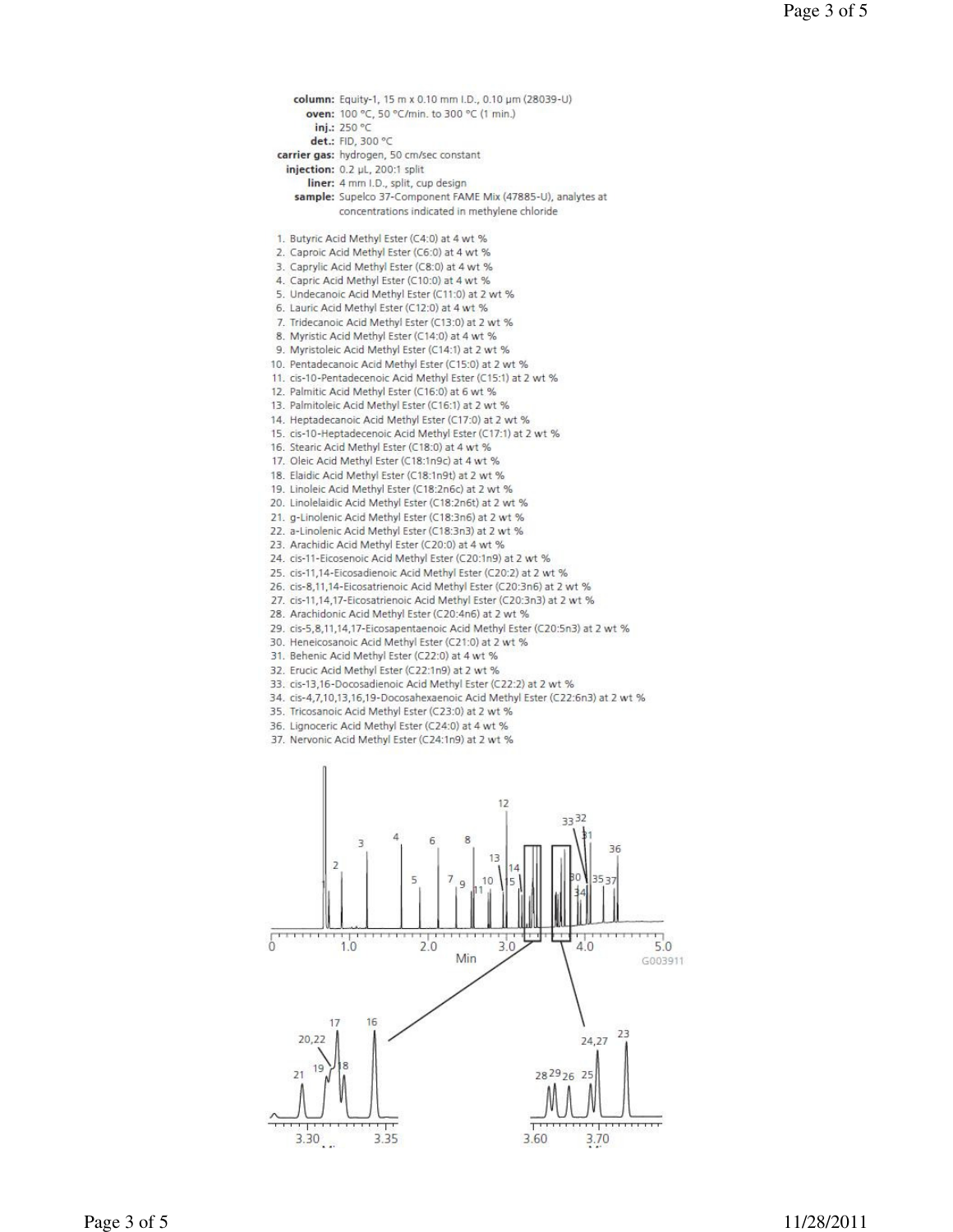## **Figure 1** 37-Component FAME Mix on the Equity-1





# **Figure 2** Bacterial Acid Methyl Esters (BAMEs) on the Equity-1

Note that both of the depicted chromatograms use Fast GC conditions: short column with narrow I.D., high carrier gas linear velocity, and rapid oven temperature programming. Columns with traditional dimensions (such as 30 m x 0.25 mm I.D., 0.25  $\mu$ m) can also be used for these applications with equal success.

## **Chemical Standards**

To assign identifi cation when performing the boiling point elution of fatty acid methyl esters for pattern recognition, standards of known reference must be used. To assist in confi rming identifi cation, Supelco offers several suitable standards. Selected standards can be found in the product listing at the end of this article. One standard is the Supelco 37-Component FAME Mix (**47885-U**). This standard contains methyl esters of fatty acids ranging from C4 to C24, including key monounsaturated and polyunsaturated fatty acids, making this standard very useful to food analysts since it can be used to identify fatty acids in many different types of foods.